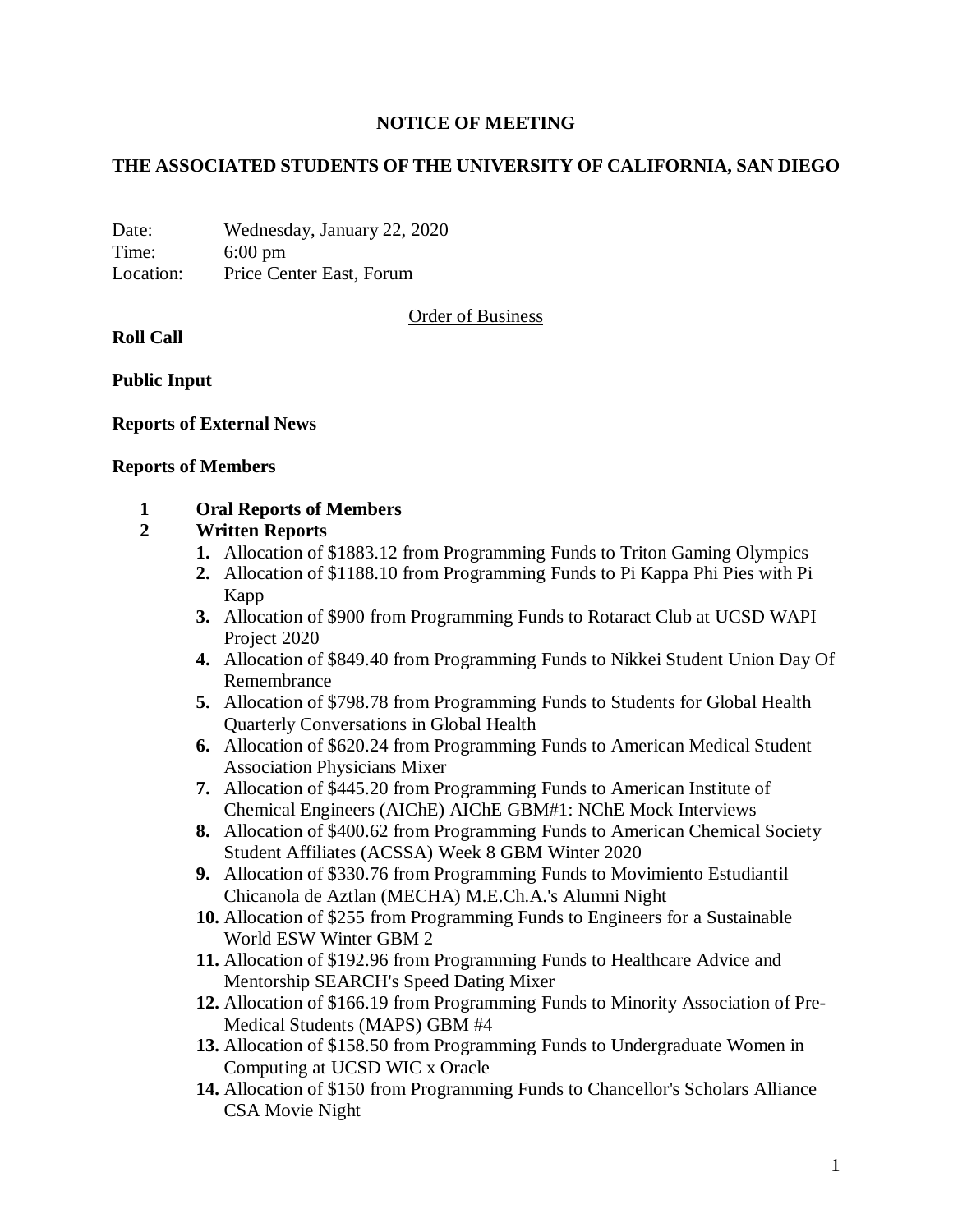- **15.** Allocation of \$145.90 from Programming Funds to Healthcare Advice and Mentorship Four Year Planning Workshop with HMP3 PMP
- **16.** Allocation of \$141.42 from Programming Funds to Music and Memory at UCSD M&M GBM 3
- **17.** Allocation of \$141.15 from Programming Funds to Nikkei Student Union JACL Professional Mixer
- **18.** Allocation of \$130.50 from Programming Funds to Asian and Pacific Islander Student Alliance (APSA) APSA: Winter GBM 7
- **19.** Allocation of \$126.88 from Programming Funds to Society of Asian Scientists and Engineers at UCSD WIC x SASE Painting Night
- **20.** Allocation of \$103.02 from Programming Funds to Mixed Student Union MSU GBM
- **21.** Allocation of \$92.96 from Programming Funds to Chem-E-Car Project Winter Gbm 6
- **22.** Allocation of \$3000 from Travel and Competition Funds to Badminton at UCSD University of Washington IMA at University of Washington Intramural Activities (IMA) Building
	- Ethan Christensen

### **Reports of Senator Projects**

### **Question Time**

### **Reports of Committees**

- **1** Finance Committee
- **2** Legislative Committee

### **Special Orders**

**Unfinished Business**

**New Business**

**Open Forum**

**Roll Call**

### Bills in Committee

### **Finance Committee**

**F1** Allocation of \$137.07 from Programming Funds to Multi-Asian Student Association Trivia Night. Sponsored by Ethan Christensen

**F2** Allocation of \$142.42 from Programming Funds to African Students Association at UCSD ASA GBM #5. Sponsored by Ethan Christensen

### **Legislative Committee**